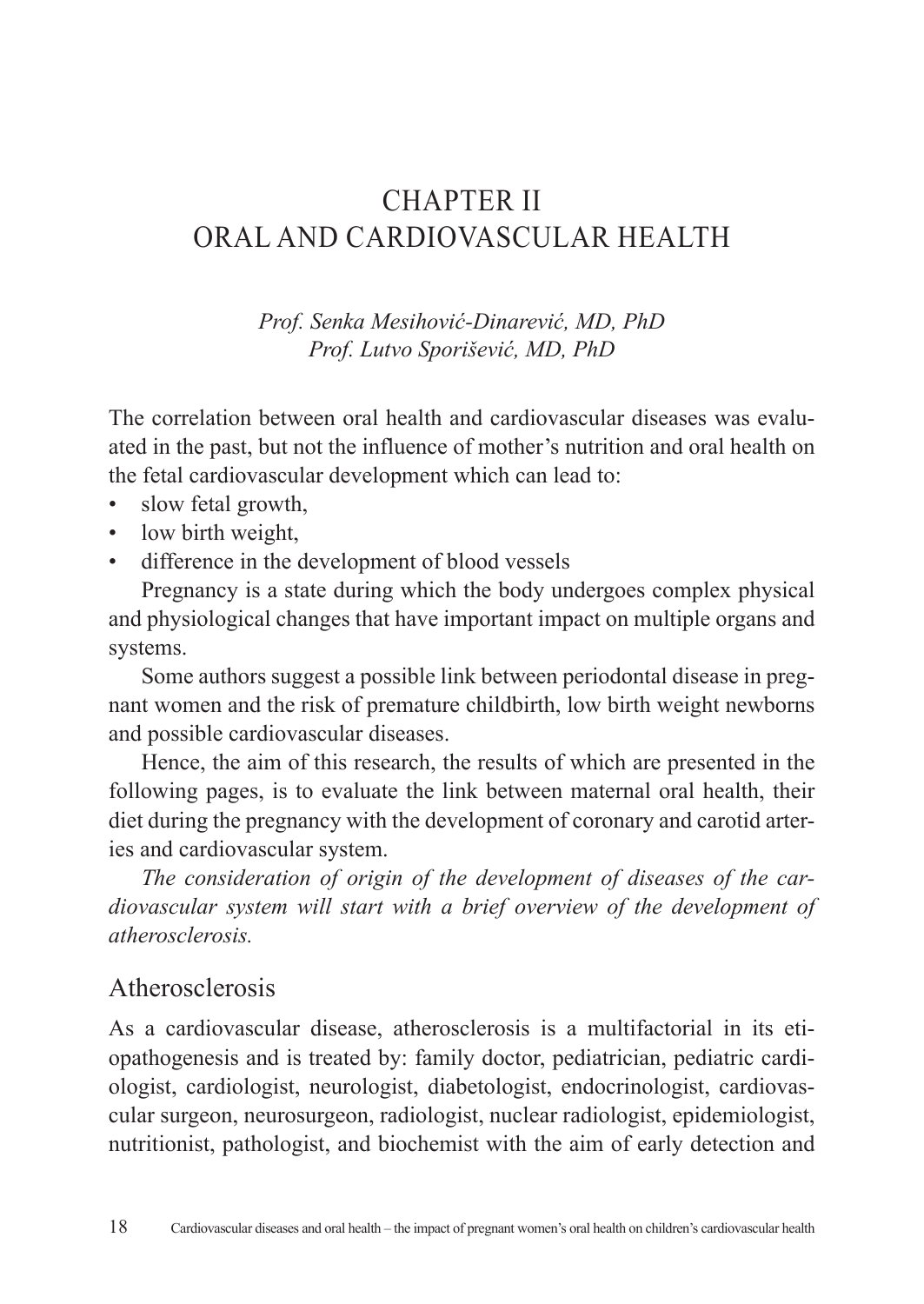treatment of atherosclerosis and also minimizing the development of risk factors for coronary artery diseases.

*Pathophysiology* of atherosclerosis is characterized by the damaged cells located in the inner surface of the arteries where endothelium is exposed to chemical or mechanical injury.

Elevated blood cholesterol, smoking or elevated homocysteine (one of researched causes of atherosclerosis today) are some examples of chemical and mechanical cell injury as well as high blood pressure, injury caused by catheter during diagnostic procedures and even infections.

The first stage of atherosclerosis development occurs in the form of a "fatty streak".

Fatty streak is totally reversible, which means that endothelial cells can completely recover when harmful activities of pathogens are terminated. However, if harmful activities continue, atherosclerotic plaque grows and narrows lumen even further.

This results in inadequate blood flow and oxygen delivery to the tissues. In the blood vessel, itself due to reduced elasticity, an increase of blood pressure occurs. Elevated blood pressure can lead to rupture of the blood vessel or formation of aneurysms or plaque which can calcify and narrow down blood vessel walls and help form a blood clot.

Plaque composition is much more important than plaque size for atherosclerosis. *Subclinical atherosclerosis* is and early indicator of cardiovascular changes. It is very important and alarming since the process can be stabilized and reversed if treated in time.

Ultrasound measurements of carotid intima-media thickness cIMT is considered a valid surrogate marker for assessing cardiovascular risk, which allows the assessment of the atherosclerotic changes at an early stage.

## Oral health

### *The association between oral health and atherosclerotic cardiovascular disease*

Oral diseases are among the most common chronic noncommunicable diseases. Oral health is key indicator of well-being and quality of life and have close linkages with general health.

*Periodontitis* is progressive disease of tooth-supporting apparatus-*paradoncium* whose role is to support the tooth and keep it fixed to the bone. It includes: cementum, alveolar bone, periodontal ligament and gingival tissue.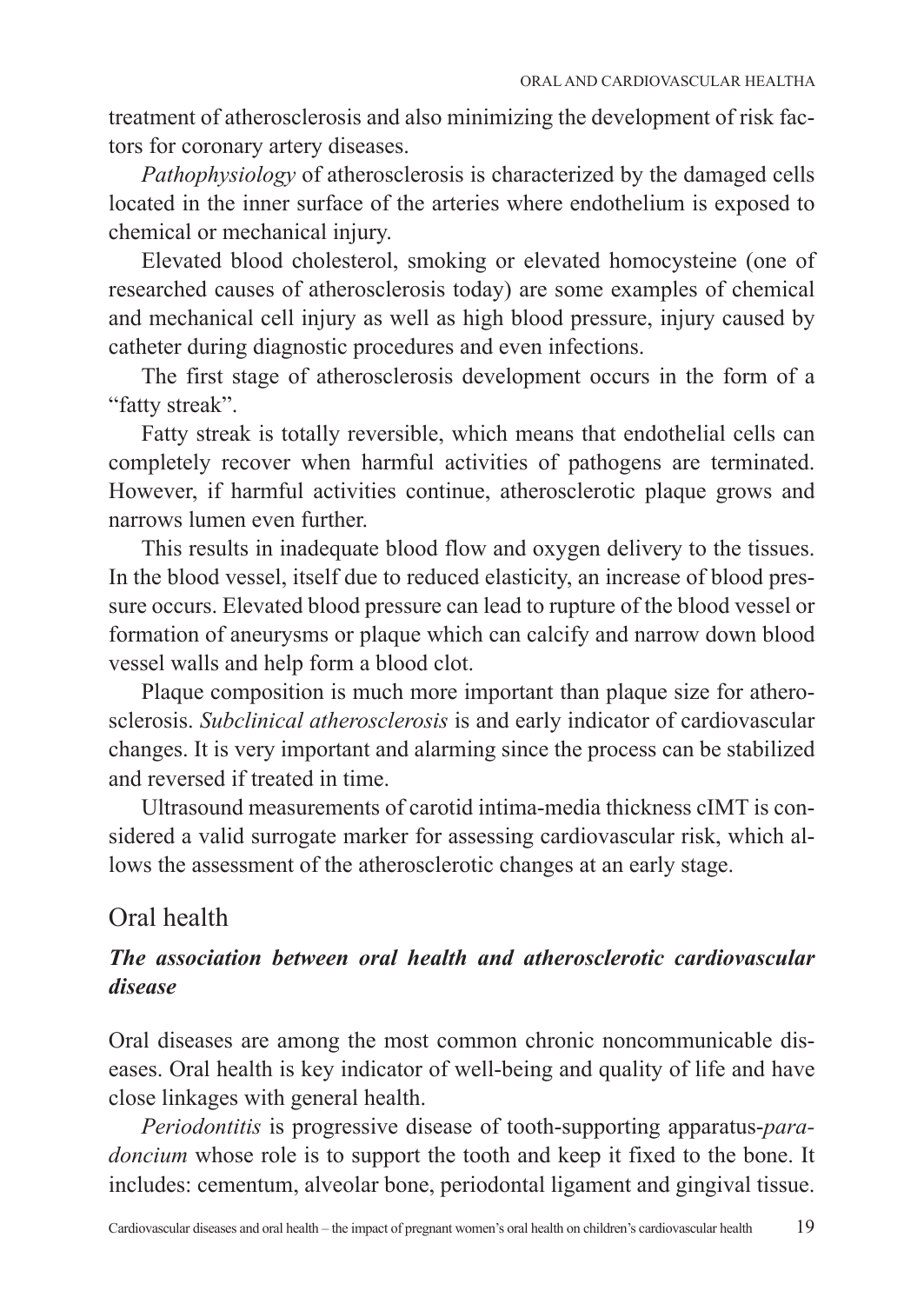If one of these elements is jeopardized, the whole apparatus begins to decay. It happens gradually which makes this a progressive disease. The cause of periodontitis are bacteria from dental plaque.

If not diagnosed and treated, periodontitis becomes chronic inflammatory, immune-driven disease, characterized by deterioration of periodontal ligament and alveolar bone.

Links between oral diseases and general health are multifaceted and complex.

*Most oral diseases have common risk factors*, including:

- unhealthy diet high in free sugars,
- tobacco use and
- excessive alcohol consumption by people with cardiovascular diseases, cancer, chronic respiratory diseases, and diabetes mellitus.

Oral cavity is an integral part of human body and thus there is a link between oral and systemic health. There is reciprocity between periodontitis and some systemic diseases, such as diabetes, osteoporosis, HIV infection, and trisomy 21.

People with periodontitis are more prone to some systemic diseases than healthy people:

- chronic periodontitis is a risk factor for future cardiovascular diseases,
- pregnant women with chronic periodontitis are at a higher risk of preterm births and
- women give birth to low-birth-weight infants.

The explanation for the pathophysiological mechanisms *of periodontal focus and systemic disease* is linked to the increased level of circulating proinflammatory cytokines and prostaglandins derived from: periodontal disease, gram-negative bacteria and endotoxin-like substances that appear from subgingival biofilms directly entering the bloodstream.

Dominant problems of everyday dental practice are *caries, periodontal disease, occlusal abnormalities, the link between oral and general health and holistic approach to the patient.*

Caries and periodontal disease are of an infectious etiology, therefore the prevention of dental caries and periodontal disease means preventing odontogenic focuses.

*A periodontal pocket* is a risk factor for the development or worsening of systemic disease and focal infection because the infection is always present in it. The flora of periodontal pocket is diverse, massive, virulent and penetrates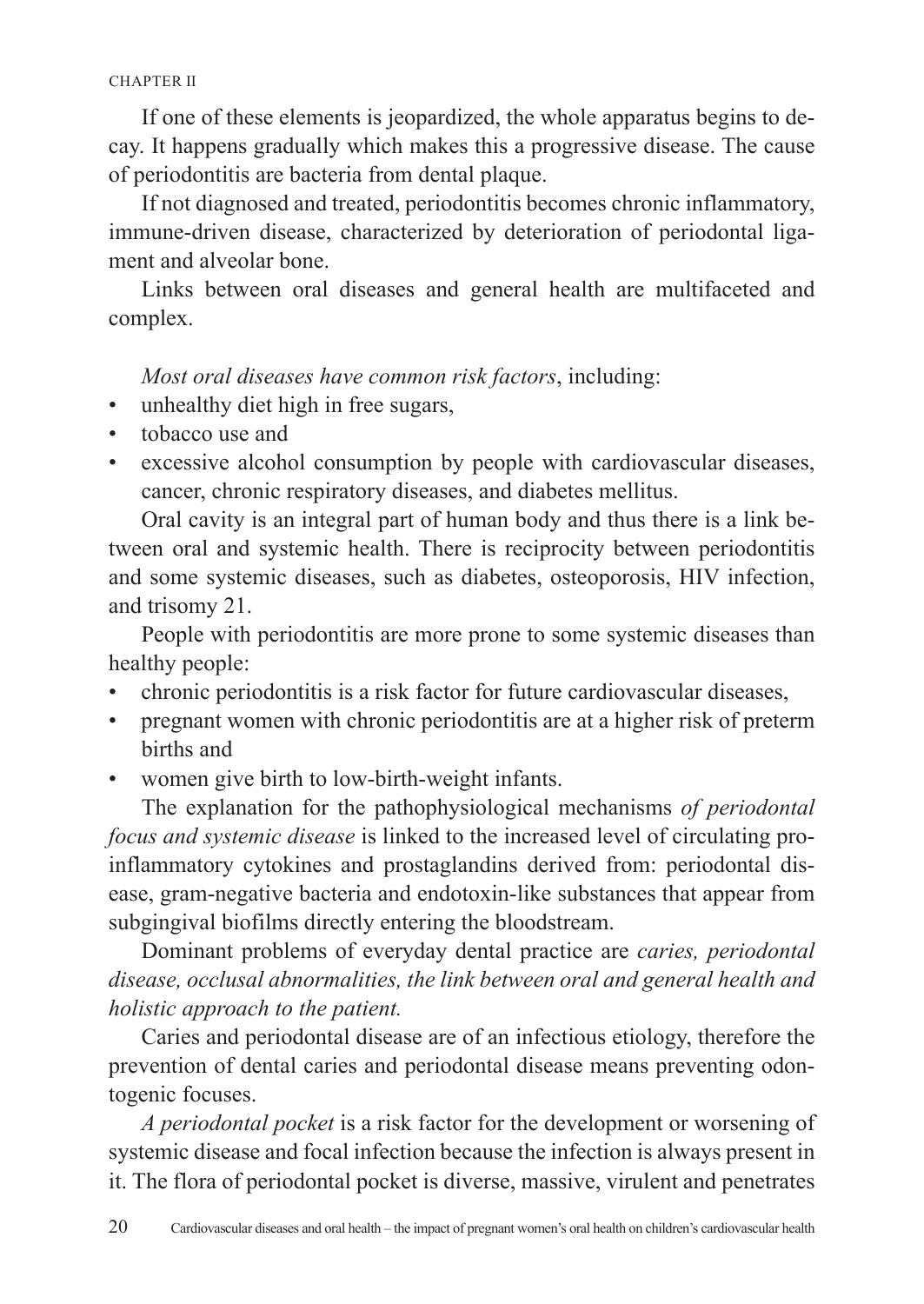the soft wall of the pocket. The pocket is under constant mechanical stimulation during chewing, swallowing and speech, and it all benefiting the penetration of bacteria into circulation and the formation of transient bacteremia.

Interdisciplinary cooperation in eliminating potential negative effects of periodontal infections will result in better systemic health.

Dental caries and periodontal disease are the most common and significant oral disease that can cause and aggravate numerous other disease:

- of the cardiovascular system (infective endocarditis, atherosclerosis,
- myocarditis, and myocardial infarction),
- of the respiratory system (pneumonia, chronic obstructive pulmonary disease, bronchial asthma, and pulmonary abscess),
- neurological disorders (cerebral infarction and cerebral abscess),
- diabetes mellitus, rheumatoid arthritis,
- Alzheimer's disease,
- complications of pregnancy (preeclampsia, stillbirth, miscarriage),
- preterm births and low birth weight,
- osteoporosis.

### Pregnancy

Pregnancy is a state in which there are complex physical and physiological changes, which have important effects on multiple systems of organs. High levels of circulating estrogen during pregnancy are associated with high prevalence of gingivitis and gingival hyperplasia or certain forms of periodontal disease.

It is believed that approximately 40% of pregnant women have a certain form of periodontal disease. Offembacher et al. (1996) first suggested a possible link between periodontal disease and risks for child delivery of a low gestational age or small birth weight. Many researchers suggest a possible link between periodontal disease in pregnant women with a risk for preterm delivery, i.e., low birth weight. Researchers show that pregnant women with periodontal disease have 2-7 times higher risk for premature birth.

That is why dentists need to motivate, educate, and instruct pregnant women towards a higher level of oral hygiene and to repair all orodental lesions in dental therapeutic procedures, especially periodontal pockets, thereby reducing the number of premature births.

It is considered that genetic factors may be an important factor in developing periodontal disease. Scientists believe that DNA sequence variations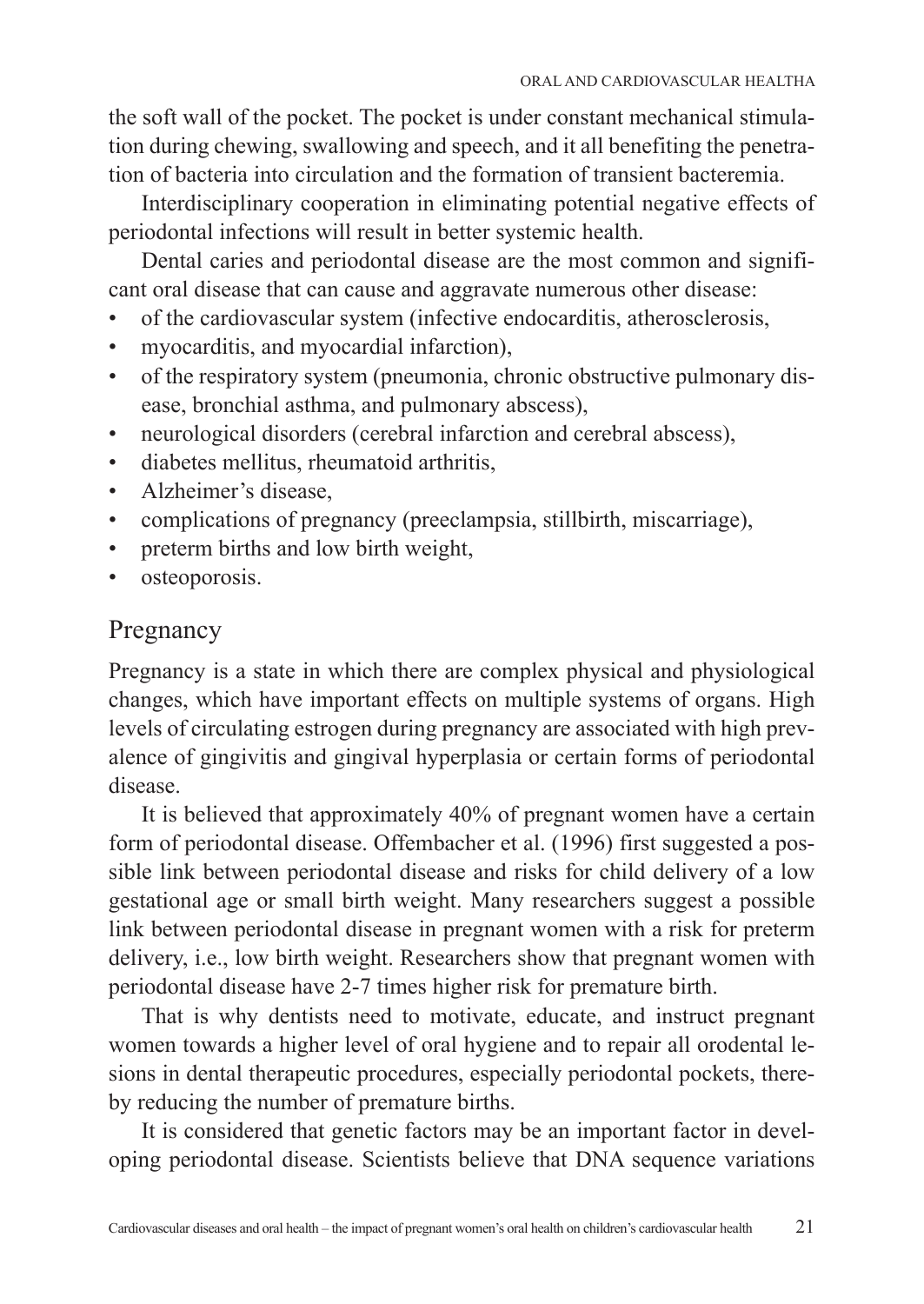#### CHAPTER II

influence the individual risk for the development of periodontal disease because they have found that due to the variation of gene sequences, the activity of alpha defensins (antimicrobial peptides present in neutrophil granulocytes) which is responsible for the destruction of periodontopathogenic bacteria, could be stopped. Munz et al. discovered that gene loci linked with chronic and aggressive periodontal disease susceptibility is due to disorders in congenital and acquired immunity which leads to development of periodontal disease.

# Prematurity

Incidence of premature births and low birth weight deliveries varies from 5% to 18% depending on the geographical area and characteristics of population.

*Causes* of premature births are believed to be unknown in 50% of cases, and other possible causes are: socio-economic factors, acute and chronic diseases, multiple pregnancies, gynecological causes, hereditary diseases, placental and other causes.

It is extremely important to identify *potential risk factors* of preterm birth because this can significantly decrease incidence of preterm birth and low birth weight deliveries which reduces perinatal mortality rate and potential perinatal complications.

Preterm infants and low birth weight infants are at increased risks of cardiovascular disease vs. full-term infants and normal birth weight infants.

### **Risk factors for prematurity** are:

Prior premature birth, multiple pregnancies, uterine or cervical problems/ uterine infections, cervical insufficiency, placental abruption, chronic high blood pressure, preeclampsia, diabetes, smoking, alcohol use, age, lack of prenatal care, poor nutrition, untreated infection. Mothers who gave birth to preterm infants or low birth weight infants have significantly higher levels of PGE2 in gingival fluid as opposed to mothers who gave birth to full-term and normal birth weight infants.

During pregnancy there is an increased susceptibility to caries due to:

- increased acidity in the oral cavity,
- increased consumption of refined sugars and
- poor oral hygiene.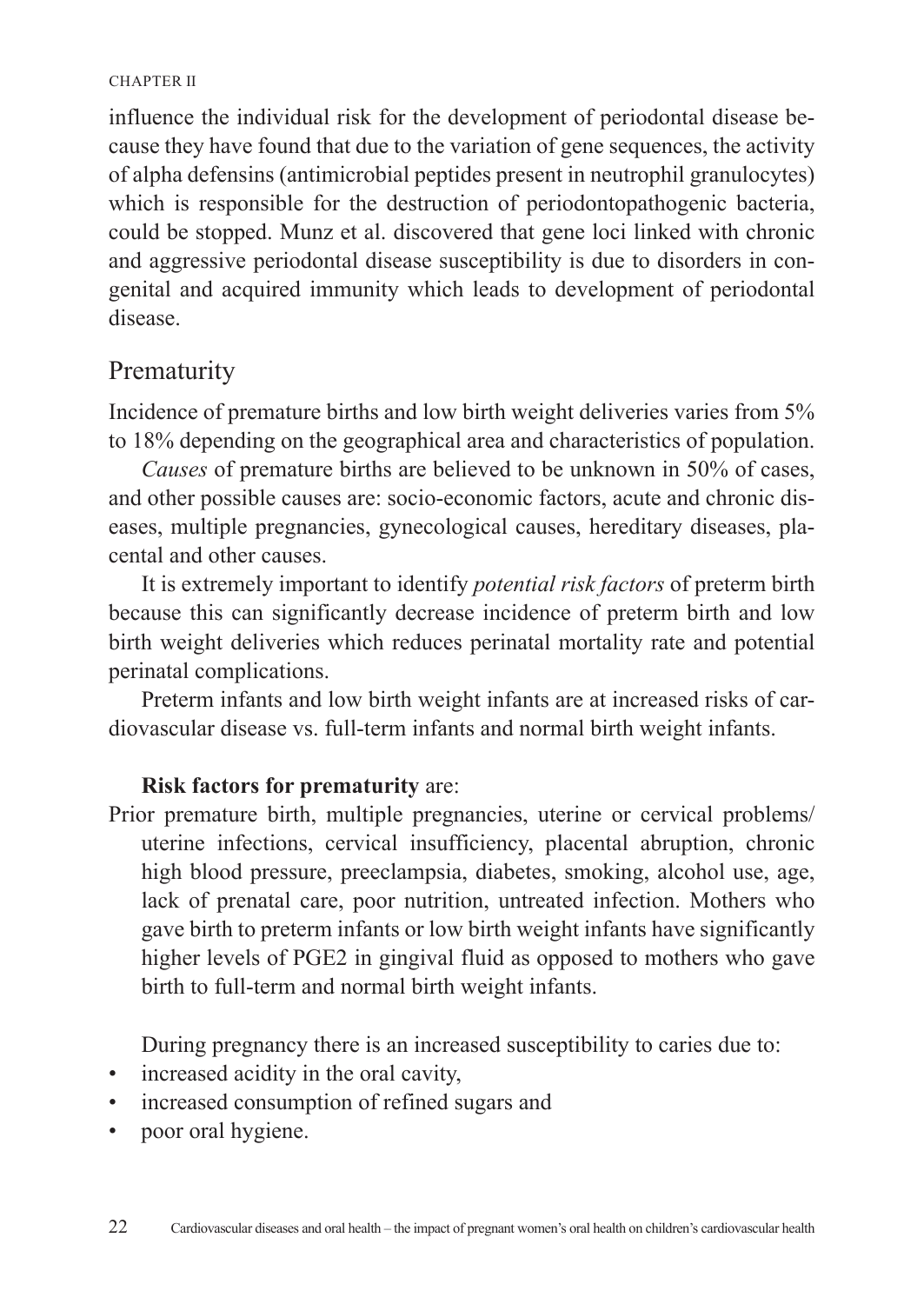Caries in children is usually transmitted by direct transmission through the mother's saliva. Mothers with high level of Streptococcus mutans in their saliva are more likely to transmit the bacteria to their baby – by vertical transmission, creating conditions for the development of caries in early childhood.

Time and frequency of bacteria transmission, proneness to the accumulation of bacteria on child's teeth, saliva composition and flow, the amount of refined sugar in child's diet are all significant indicators of early childhood caries development.

Due to the immaturity of their organ systems, preterm and low birth weight infants belong to the vulnerable group of infants – preterm birth complications are the leading cause of death among children under five years of age. Preterm or low birth weight infants exhibit a higher incidence of cardiovascular risk factors (obesity, hypertension, dyslipidemia), and type 2 diabetes mellitus.

Animal and epidemiological studies indicate that elevated levels of glucocorticoids in utero are programming the hypothalamic-pituitary-adrenal axis during life which plays a key role in contributing to the higher occurrence of cardiovascular risk in preterm and low birth weight infants.

Apart from the role of oral microbiome (microbiome - all microbes, their genome and mutual interaction in particular environment) as a risk factor for preterm birth or low birth weight infant, it is possible that *microorganisms of the oral cavity during chronic inflammation can become an atherosclerotic risk factor for cardiovascular diseases.* 

Appropriate prenatal health care should include oral health care of pregnant women. It is important to point out the importance of practicing regular oral hygiene and the need for regular dental check-ups.

Considerable number of pregnant women have inadequate oral health due to irregular visits to the dentist, poor oral hygiene, unhealthy diet and everything that might cause the occurrence of caries and periodontal disease in pregnant women.

The sufficient oral health screening of pregnant women is not carried out in daily work. Therefore, by reviewing the oral health status of larger number of pregnant women, including the assessment of their oral hygiene, we could timely identify pregnant women who have dental caries or periodontal disease.

*Timely dental treatment* could decrease occurrence of dental caries and periodontal disease in pregnant women and could reduce the rate of preterm delivery and low birth weight infants, early childhood caries and predictors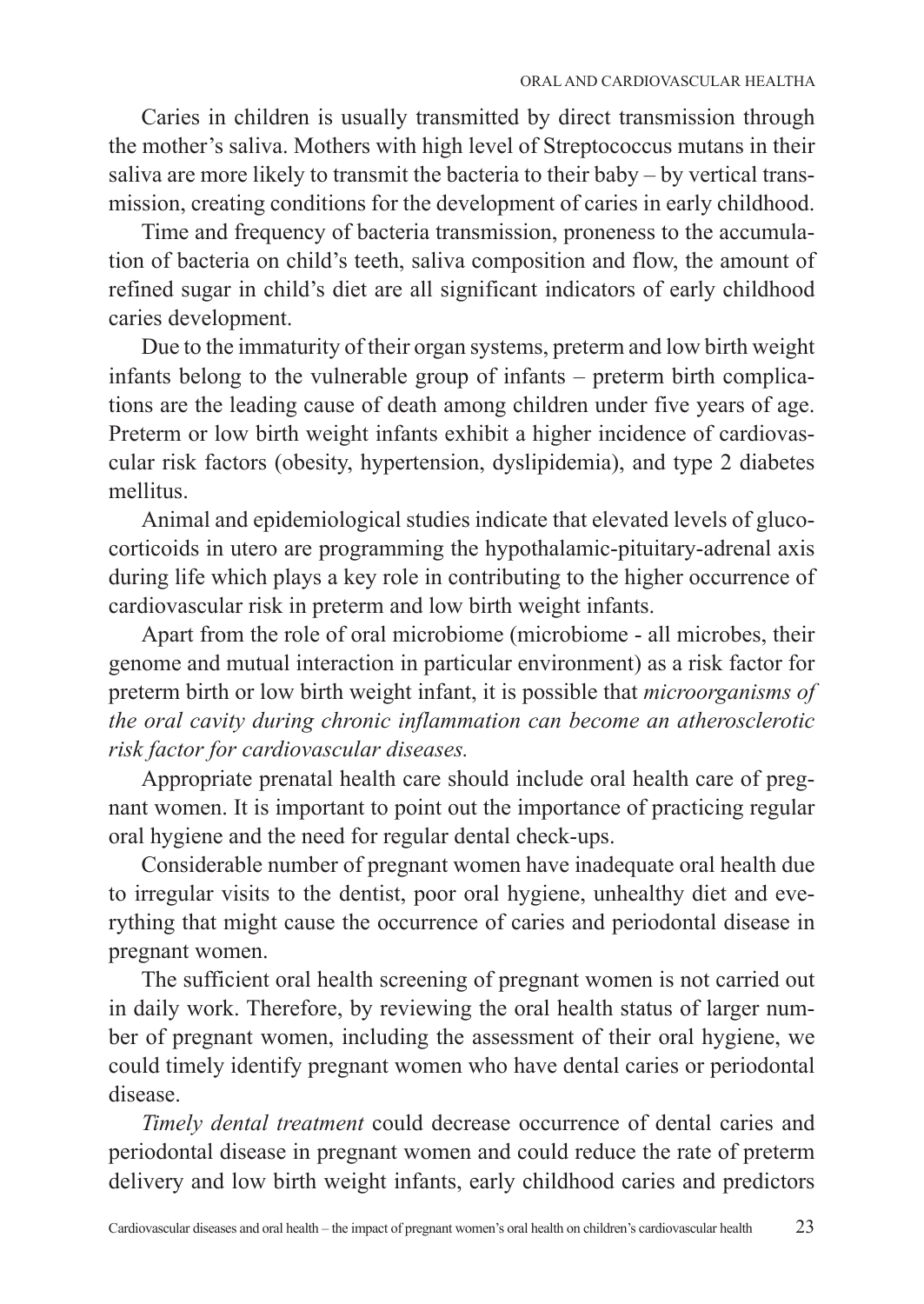#### CHAPTER II

of early atherosclerotic cardiovascular risk (increased body mass index, blood pressure and carotid intima-media thickening).

In a group of children who were born prematurely or had low birth weight, a certain number of children aged 3 years have higher body mass index, higher systolic and diastolic blood pressure, as well as thickening of carotid artery intima-media complex with early signs of cardiovascular disease.

*Insufficient insight into the possible pathological implications of the oral health status of pregnant women and their eating habits on premature expression of cardiovascular risk factors in children initiated this research.*

#### References

- 1. Pezelj-Ribarić i sur. Oralno zdravlje uvjet za opće zdravlje. Rijeka; medicinski fakultet Sveučilišta u Rijeci; 2013.
- 2. Teles R, Wang CY. Mechanisms involved in the association between periodontal diseases and cardiovascular disease. Oral Dis 2011;17:450–461.
- 3. Zoellner H. Dental infection and vascular disease. Semin Thromb Hemost 2011;37:181– 192.
- 4. Kamer AR, Craig RG, Dasanayake AP, Brys M, Glodzik-Sobanska L, de Leon MJ. Inflammation and Alzheimer's disease: possible role of periodontal diseases. Alzheimers Dement 2008;4:242–250.
- 5. Boggess KA, Edelstein BL. Oral health in women during preconception and pregnancy: implications for birth outcomes and infant oral health. Matern Child Health J 2006; 10 (5 Suppl):S169-174.
- 6. Hemaltha V, Manigandan T, Sarumathi T,Aaarthi Nisha V,AmudhanA. Dental considerations in pregnancy − a critical review on the oral care. J Clin Diagn Res 2013; 7:938.
- 7. American College of Obstetricians and Gynecologists. Oral health care during pregnancy and through the lifespan. Committee Opinion No. 569. Obstet Gynecol 2013;122:417– 422.
- 8. Offenbacher S, Katz V, Fertik G, Collins J, Boyd D, Myynor G i sur. Periodontal infection as a possible risk factor of preterm low birth weight. J Periodontal 1996;67:1103-1113.
- 9. Soroey M, Avanbadejo P, Savage K, Oluwole A. Association between periodontal disease and pregnancy outcomes. Odontostomatol. Trop. 2015; 38 (152):5-16.
- 10. Turton M, Africa CW. Further evidence for periodontal disease as a risk indicator for adverse pregnancy outcomes. Int Dent J. 2016 Dec 17. doi: 10.1111/idj.12274.
- 11. Trivedi S, Lal N, Singhal R. Periodontal disaease during pregnancy. J Orofacial Sci 2015; 7:67.
- 12. Govindaraju P, Venugopal S, Shivakumar MA, Sethuraman S, Ramaiah SK, Mukundan S. Maternal periodontal disease and preterm birth: A case-control study. J Indian Soc Periodontol. 2015;19(5):512-515. doi: 10.4103/0972-124X.164751
- 13. Reza Karimi M, Hamissi JH, Naeini SR, Karimi M. The Relationship Between Maternal Periodontal Status of and Preterm and Low Birth Weight Infants in Iran: A Case Control Study. Glob J Health Sci. 2015 ;8(5):184-188. doi: 10.5539/gjhs.v8n5p184.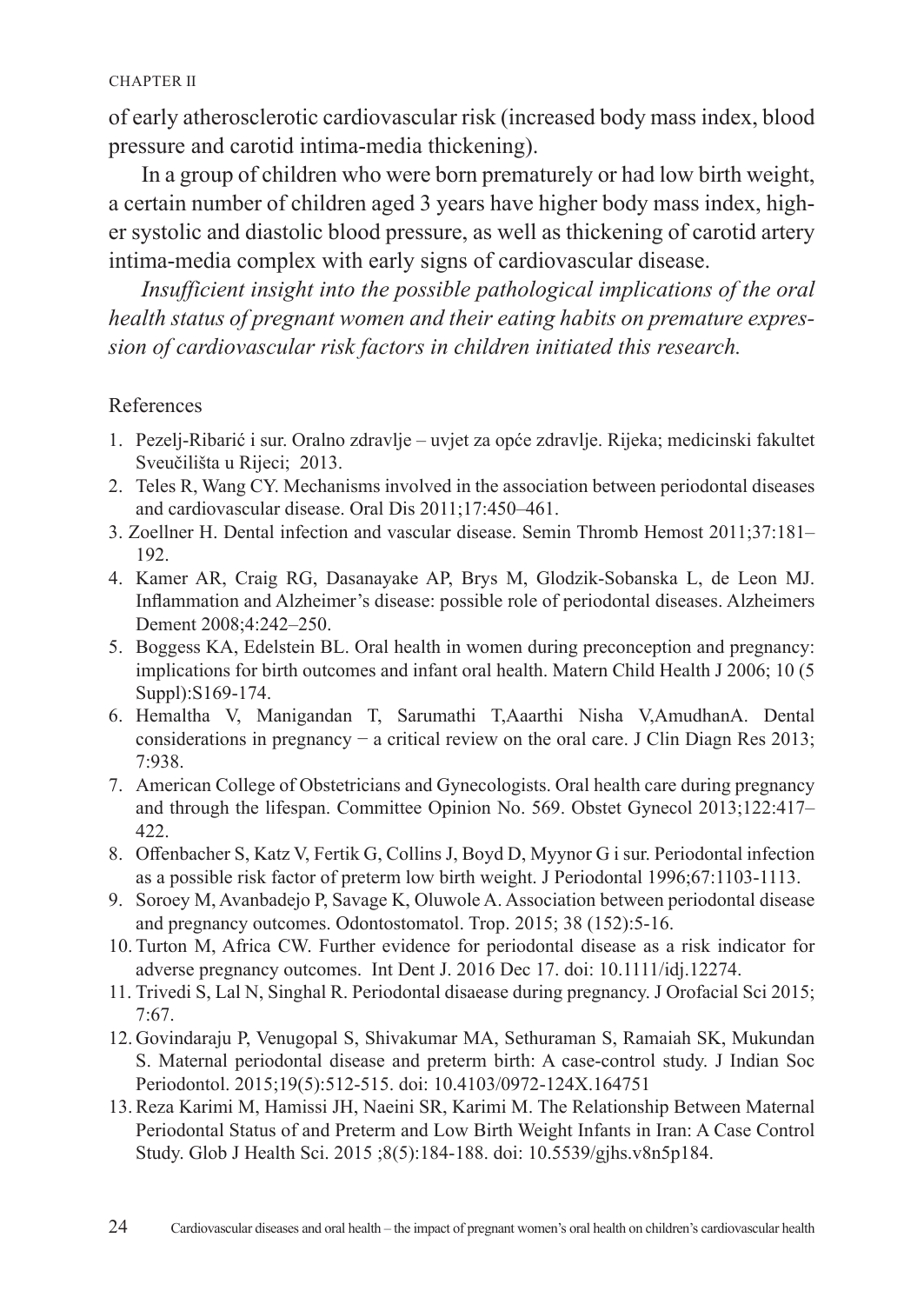- 14. Moore S, Ide M, Coward PY, Randhawa M, Borkowska E, Baylis R, Wilson RF. A prospective study to investigate the relationship between periodontal disease and adverse pregnancy outcome. Br Dent J. 2004 Sep 11;197(5):251-258.
- 15. Ali TB, Abidin KZ. Relationship of periodontal disease to pre-term low birth weight infants in a selected population--a prospective study. Community Dent Health. 2012; 29(1):100-105.
- 16. Davenport ES, Williams CE, Sterne JA, Murad S, Sivapathasundram V, Curtis MA. Maternal periodontal disease and preterm low birthweight: case-control study. J Dent Res. 2002;81(5):313-318.
- 17. Offenbacher S, JaredHL, O′Reilly PG, Wells SR, Salvi GE, Lawrence HP et al. Potential pathogenic mechanism of periodontitis pregnancy complications. Ann Perriodontol 1998; 3:233-250.
- 18.Jeffcoat MK, Guers NC, Reddy MS, Cliver SP, Goldenberg RL, Hauth JC. Periodontal infection and preterm birth: results of a prospective study. J Am Dent Assoc 2001; 132:875-880.
- 19. Silk H, Douglass AB, Douglass JM, Silk L. Oral health during pregnancy. Am Physician 2008; 77:1139-1144.
- 20. Haake SK, Newman MG, Nisengard RJ, Sanz M: Periodontal microbiology. Clinical Periodontology. Edited by: Newman MG, Takei HH, Carranza FA. 2002, Philadelphia: Saunders, 96-112.
- 21. Nair PNR: Pathogenesis of apical periodontitis and the causes of endodontic failures. Crit Rev Oral Biol Med. 2004, 15: 348-381.
- 22. Škrinjarić I. Prevencija oralnih bolesti u djece: U: Bralić I. i sur. Prevencija bolesti u dječjoj dobi. Medicinska naklada. Zagreb, 2014. str. 412-431.
- 23. World Health Organization. Preterm birth. Fact sheet. Reviewed November 2016. http:// www.who.int/mediacentre/factsheets/fs363/en/ (pristup 10. 1. 2017).
- 24. Mardešić D., Benjak V. Nedonošče. U: Mardešić D. i sur. Pedijatrija. Školska knjiga; Zagreb, 2016. str. 389-397.
- 25. Crispi F, Bijnens B, Figueras F, Bartrons J, Eixarch E, Le Noble F et al. Fetal growth restriction results in remodeled and less efficient hearts in children. Circulation 2010; 121 (22): 2427-2436.
- 26. Barker DJ. Human growth and cardiovascular disease. Nestle Nutr Work-shop Ser Pediatr program 2008; 61:21-38.
- 27. Mitchell RN, Schoen FJ. Atherosclerosis. U: Kumar V, Abbas AK,Fausto N, Aster JC, (ur.). Robbins & Cotran Pathologic Basis of Disease, 8 izd. Philadephia: WB Saunders; 2010. str. 1020-35.
- 28. Al-Ghamdi A, Jiman-Fatani AA, El-Banna H. Role of Chlamidia pneumoniae, helicobacter pylori and cytomegalovirus in coronary artery disease. Pak J Pharm Sci 2011; 24(2):95- 101.
- 29. Bearfield C, Davenport ES, Sivapathasandarem V, Allaker RP. Possible association between amniotic fluid micro-organism infection and microflora in the mouth. BJOG. 2002; 109:527-533.
- 30. Dunlop AL, Mulle JG, Ferranti EP, Edwards S, Dunn AB, Corwin EJ. The Maternal Microbiome and Pregnancy Outcomes that Impact Infant Health: A Review. Advances in neonatal care: official journal of the National Association of Neonatal Nurses. 2015;15(6):377-385. doi:10.1097/ANC.0000000000000218.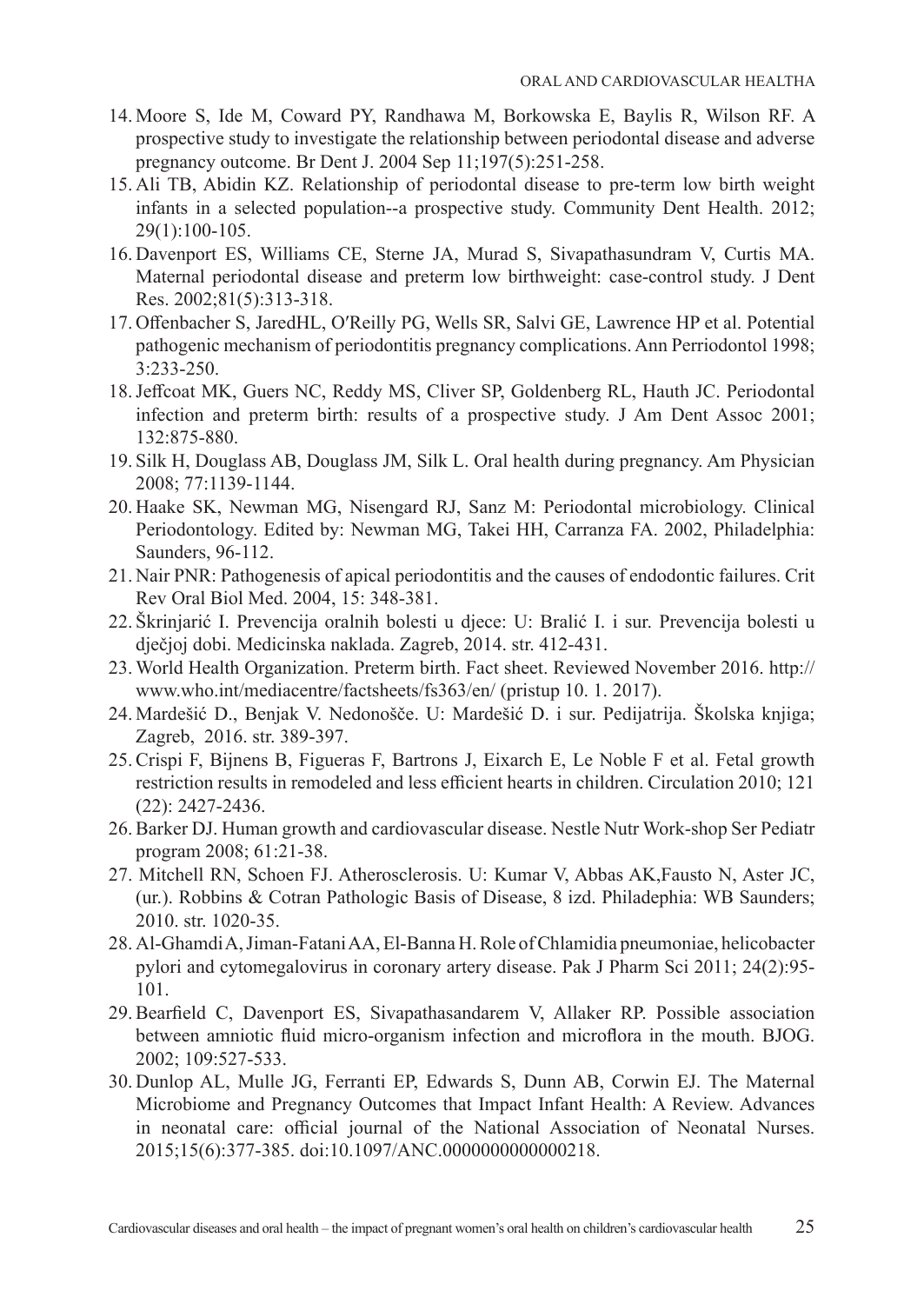- 31. Boggess KA, Urlaub DM, Moos MK, Polinkovsky M, El-Khorazaty J, Lorenz C. Knowledge and beliefs regarding oral health among pregnant women. J Am Dent Assoc 2011; 142(11):1275-1282.
- 32. Glaziou Philippe. Samsize. Computer sample size and power. Version 06.2003. Dostupno s URL: http://sampsize.sourceforge.net/ (pristup 10.1.2017).
- 33. WHO. Child growth standards. WHO Anthro (version 3.2.2., January 2011) http://www. who.int/childgrowth/software/en/
- 34. World Health Organization. BMI-for age BOYS. Birth to 5 years (percentiles) Dostupno s URL: http://www.who.int/childgrowth/standards/cht\_bfa\_boys\_p\_0\_5.pdf?ua=1 (pristup 10. 1. 2017).
- 35. World Health Organization. BMI-for age GIRLS. Birth to 5 years (percentiles) Dostupno s URL: http://www.who.int/childgrowth/standards/cht\_bfa\_girls\_p\_0\_5.pdf?ua=1 (pristup 10. 1. 2017)
- 36. Baylor College of medicine. USDA/ARS Children's Nutrition Research Center, Houston, Texas. Age-based Pediatric Blood Pressure Reference Charts. Dostupno s URL: https:// www.bcm.edu/bodycomplab/Flashapps/BPVAgeChartpage.html (dostupno 10. 1. 2017).
- 37. National High Blood Pressure Education Program Working Group on High Blood Pressure in Children and Adolescents. The Fourth report on the diagnosis, evaluation and treatment of high blood pressure in children and adolescents. Pediatrics 2004; 114 (2 Suppl 4 th Report) 555-576. (dostupno 10. 1. 2017).
- 38. Rosamond W, Flegal K, Friday G, Furie K, Go A, Greenlund K et al: Heart disease and stroke, statistics-2007 update: a report from the American Heart Association Statistics Committee and Stroke Statistics Subcommittee. Circulation 2007; 115-e 69-e171.
- 39. Friedewald VE, Kornman KS, Beck JD, Genco R, Goldfine A, Libby P et al: The American Journal Cardiology and Journal of Peridontology editor's consensus: peridontitis and atherosclerotic cardiovascular disease. J. Peridontol 2009; 80:1021-32.
- 40. Paraskevas S, Huizinga JD, Loos BG. A systemic review and meta-analyses on C reactive proten in relation to periodontitis. J Clin Periodontol 2008; 35: 277-90.
- 41. Humphrey Li, Fu R, Buckley DI, Freeman M, helfand M. Peridontal disease and coronary heart disease incidence: a systemic review and meta-analyses. J Gen Inter Med 2008; 23:2079-86.
- 42. Tonetti MS, D'Aiuto F, Nihali L, Donald A, Storry C, Parkae M et al: Treatment of peridontitis and endothelial function. N Engl J Med 2007: 356:911-20.
- 43. Pizzo G, La Cara M, Conti Nibali M, Guiglia R. Peridontitis and preterm delivery. A review of the literature. Minerva. Stomatol 2005; 54:1-14.
- 44. Srinivas SK, Sammel MD, Stamilio DM, Cothier B, Jeffcoat MK; Perry S et al: Peridontal disease and adverse pregnancy outcome: Is there an association? Am J Obstet Gynecol 2009; 200:497-e491-98.
- 45. Meqa et al: Periodontal disease, preterm delivery and preterm low gestational mass. Acta stomatol Croat. 2017; 51(1):33-40. DOI: 10.15644/asc51/1/4.
- 46. Mesihović-Dinarević S:"Prevention of Cardiovascular Disease from an Early Age", Journal of Cardiovascular Disease/Diagnosis, 2017; S:3, vol 5, issue 3, DOI: 10.4172/2329- 9517.1000268, p 2-5.
- 47. Berenson GS, Blonde CV, Faris RP: Cardiovascular disease risk factor variable during the first year of life. American Journal of Disease in Children, 1979; 133:1049-1057.
- 48. Berenson GS, Srinivasan SR, Mac D et al: Risk factors in early life as predictors of adult heart disease: The Bogalusa heart study, Am.J.Med.Sci.1989; 298:141-151.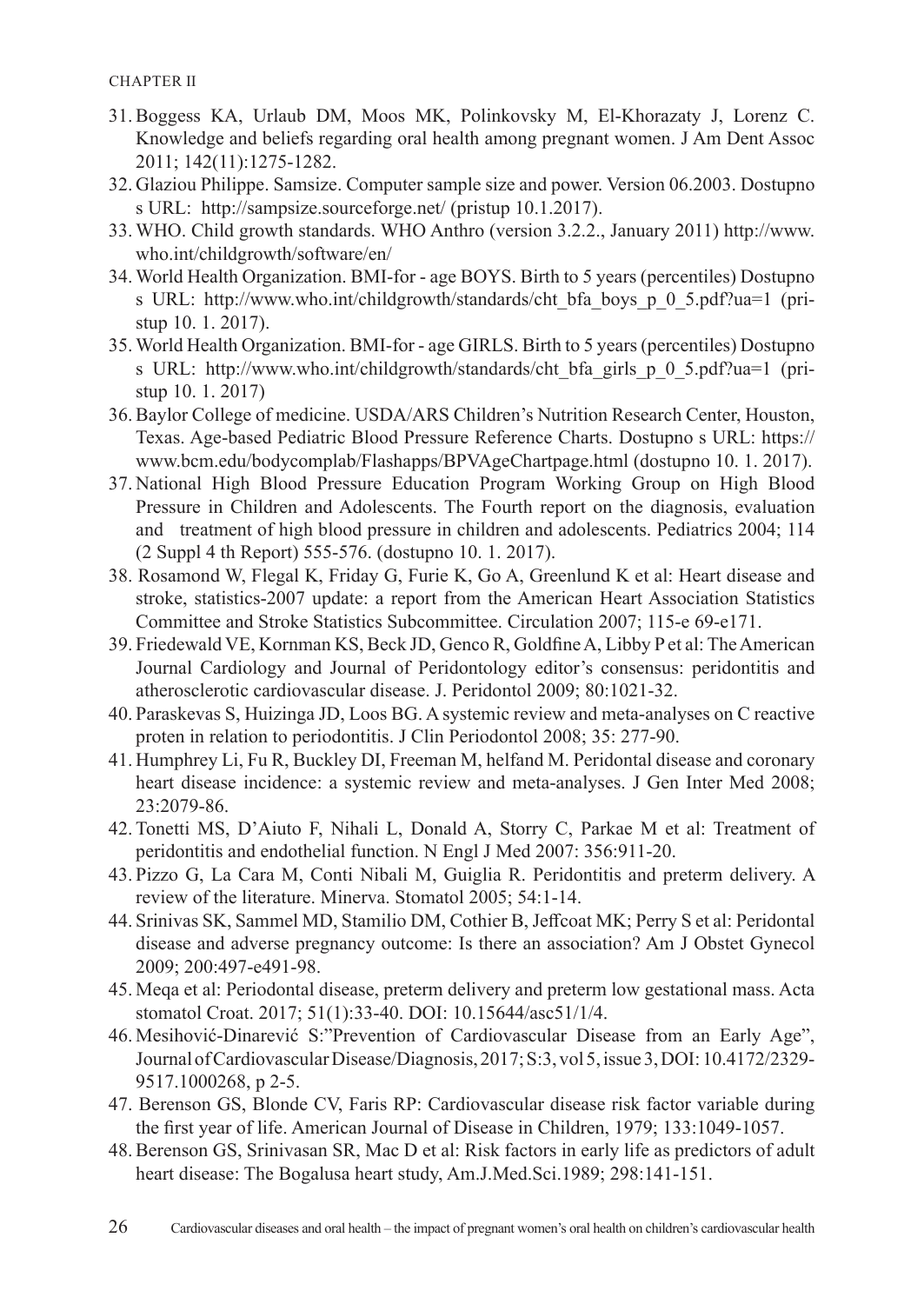- 49. Geer JC, McGill, He Strong JP: The fine structure of human atherosclerotic lesions, An. J. Pathol. 1961; 38:263-9.
- 50. Dhuper S, Buddhe S, Patel S. Managing Cardiovascular Risk in Overweight Children and Adolescents. Paediatric Drugs, 2013, 15(3):181-90. doi: 10.1007/s40272-013-0011-y
- 51. Berenson GS, Srinivasan SR, Bao, Newman WP, III, Tracy RE, Wattigney WA. Association between multiple cardiovascular risk factors and atherosclerosis in children and young adults. The Bogalusa Heart Study. N Engl J Med 1998; 338:1650–6.
- 52. Vt H, T M, T S, Nisha V A, A A. Dental considerations in pregnancy-a critical review on the oral care. J Clin Diagn Res. 2013;7 (5):948-53.
- 53. Offenbacher S, Katz V, Fertik G et al. Periodontal infection as a possible risk factor for preterm low birth weight. J Periodontol. 1996 ; 67 (10 Suppl):1103-13.
- 54. Soroye M, Ayanbadejo P, Savage K, Oluwole A. Association between periodontal disease and pregnancy outcomes. Odontostomatol Trop. 2015; 38 (152):5-16.
- 55. Turton M, Africa CWJ. Further evidence for periodontal disease as a risk indicator for adverse pregnancy outcomes. Int Dent J. 2017; 67(3):148-56. doi: 10.1111/idj.12274.
- 56. Govindaraju P, Venugopal S, Shivakumar MA, Sethuraman S, Ramaiah SK, Mukundan S. Maternal periodontal disease and preterm birth: A case-control study. J Indian Soc Periodontol. 2015;19(5):512-5. doi: 10.4103/0972-124X.164751.
- 57. American College of Obstretricians and Gynecologists. Oral health care during pregnancy and through the lifespan. Committee Opinion No.569. Obstet Gynecol. 2013; 122:417- 22.
- 58. Reza Karimi M1, Hamissi JH, Naeini SR, Karimi M. The Relation Between Maternal Periodontal Status and Preterm and Low Birth Weight Infants in Iran: A Case Control Study. Glob J Health Sci. 2015;8(5):184-8. doi: 10.5539/gjhs.v8n5p184.
- 59. Boggess KA, Edelstein BL. Oral health in women during preconception and pregnancy: implications for birth outcomes and infant oral health. Matern Child Health J. 2006;10 (5 Suppl):S169-74.
- 60. World Health Organization. Oral health. Key facts. 2018. (pristupljeno 15.1.2019) Dostupno na: https://www.who.int/news-room/fact-sheets/detail/oral-health
- 61. NSW Ministry of Health. Oral Health 2020: A Strategic Framework for Dental Health in NSW. 2014. (pristupljeno 15. 1. 2019) Dostupno na: https://www.health.nsw.gov.au/ oralhealth/Publications/progress-on-oral-health-2020.pdf
- 62. Bale BF, Doneen AL, Vigerust DJ. High-risk periodontal pathogens contribute to the pathogenesis of atherosclerosis. Postgrad Med J. 2017;93(1098):215-20. doi: 10.1136/ postgradmedj-2016-134279.
- 63. Karami S, Ghobadi N, Pakravan A, Dabirian M, Sobouti F. Periodontal Diseases and Possible Future Cardiovascular Events, Are they Related? An Overview. J. Pediatr. Rev. 2018; 6 (1): 44-8. doi: 10.5812/jpr.11144
- 64. Dörfer C, Benz C, Aida J, Campard G. The relationship of oral health with general health and NCDs: a brief review. Int Dent J. 2017; 67( Suppl 2):14-8. doi: 10.1111/idj.12360.
- 65. Munz M, Willenborg C, Richter GM et al. A genome-wide association study identifies nucleotide variants at SIGLEC5 and DEFA1A3 as risk loci for periodontitis. Hum Mol Genet. 2017. 26(3): 2577-88. doi: 10.1093/hmg/ddx151.
- 66. Friedewald VE, Kornman KS, Beck JD et al. American Journal of Cardiology; Journal of Periodontology. The American Journal of Cardiology and Journal of Periodontology editors' consensus: periodontitis and atherosclerotic cardiovascular disease. J Periodontol. 2009 ; 80(7 ):1021-32. doi: 10.1902/jop.2009.097001